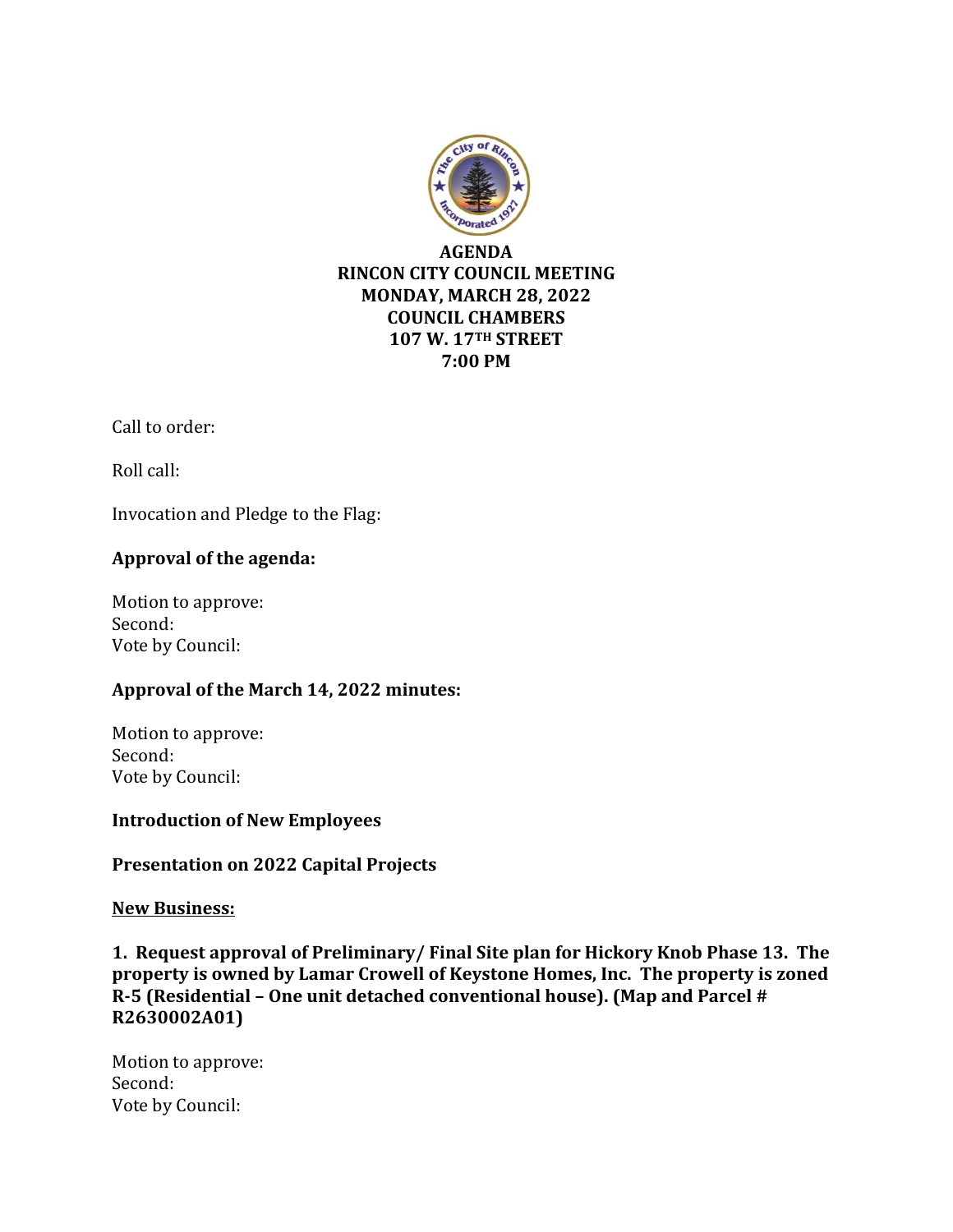## **2. Griffin Contracting request approval of pay request #4 in the amount of \$122,436.66 for 2021 TSPLOST Rincon-Middleground Road. LI #335.4100.549104**

Motion to approve: Second: Vote by Council:

## **3. Request approval to accept donations for the Rincon Police Department K-9 unit.**

Motion to approve: Second: Vote by Council:

# **4. Request approval of amendment #1 to the Disposal Services Agreement with Waste Pro of South Carolina, Inc.**

Motion to approve: Second: Vote by Council:

## **5. Administrative Reports:**

(b) City Engineer (h) Wastewater (c) Chief of Police (i) Finance (d) Fire Department (j) Lost Plantation (e) Building/Zoning Dept. (k) Mayor and Council (f) Recreation Dept.

(a) City Manager (g) Water/Sewer/Public Works

## **6. Executive session to discuss personnel, pending litigation, attorney client privilege, and real estate.**

Motion: Second: Vote by Council:

Motion to return to meeting: Second: Vote by Council: